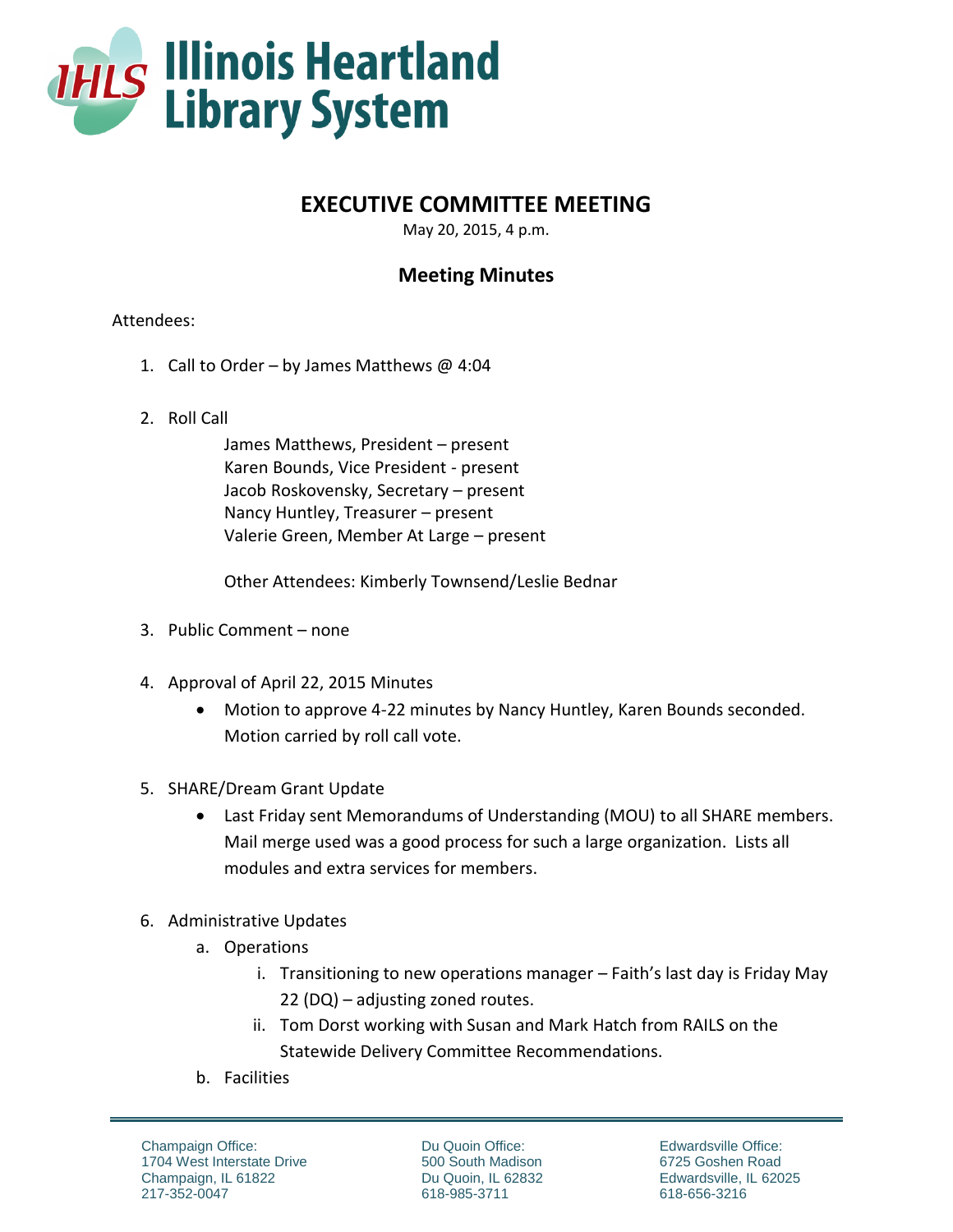

- i. Susan ordered appraisal for building in CH. Will help in our decision to determine value vs cost of repairs.
- ii. Landlord DQ
	- 1. roof has not been patched in DQ (there is a tarp in place now)
	- 2. Two weeks ago power was cut on Friday. Ameren cut power it was a mistake per landlord, it was fixed an hour later – determined it was due to landlord's late payment.
- c. Grants
	- i. Submitted FY16 MARC of Quality Grant Extending FY15 grant for two years (for database clean up work)
	- ii. Submitted CMC FY16 grant application
	- iii. Received \$730,333.34 in APC Grant funds on May 7, bringing us to 79% of \$3.364 M allocation for FY2015.
- d. Staffing
	- i. All staff day June  $11<sup>th</sup>$  will put in the next Moving Forward newsletter that we will be closed that day.
	- ii. Theme Healthy Habits

## 7. Open Meetings Act

- a. Leslie Closed meeting minutes
	- i. Kimberly spoke to Chris Boggs once minutes are no longer closed we keep for same length of time of all other board minutes, and we follow same destruction schedule.
	- ii. If not opened must continue to review until opened.
	- iii. Must have a written record of all open minutes will need to be approved. Public body must approve the destruction of the verbatim minutes. Can destroy the verbatim minutes once written approved are on file.
	- iv. Will complete the remaining review by June
	- v. June will address remaining sessions. We will vote on disposal of verbatim minutes and minutes to open. Verbatim minutes will be transferred to written form completely by the June board meeting.
- 8. Committee Updates
	- a. Membership and Policy

Champaign Office: 1704 West Interstate Drive Champaign, IL 61822 217-352-0047

Du Quoin Office: 500 South Madison Du Quoin, IL 62832 618-985-3711

Edwardsville Office: 6725 Goshen Road Edwardsville, IL 62025 618-656-3216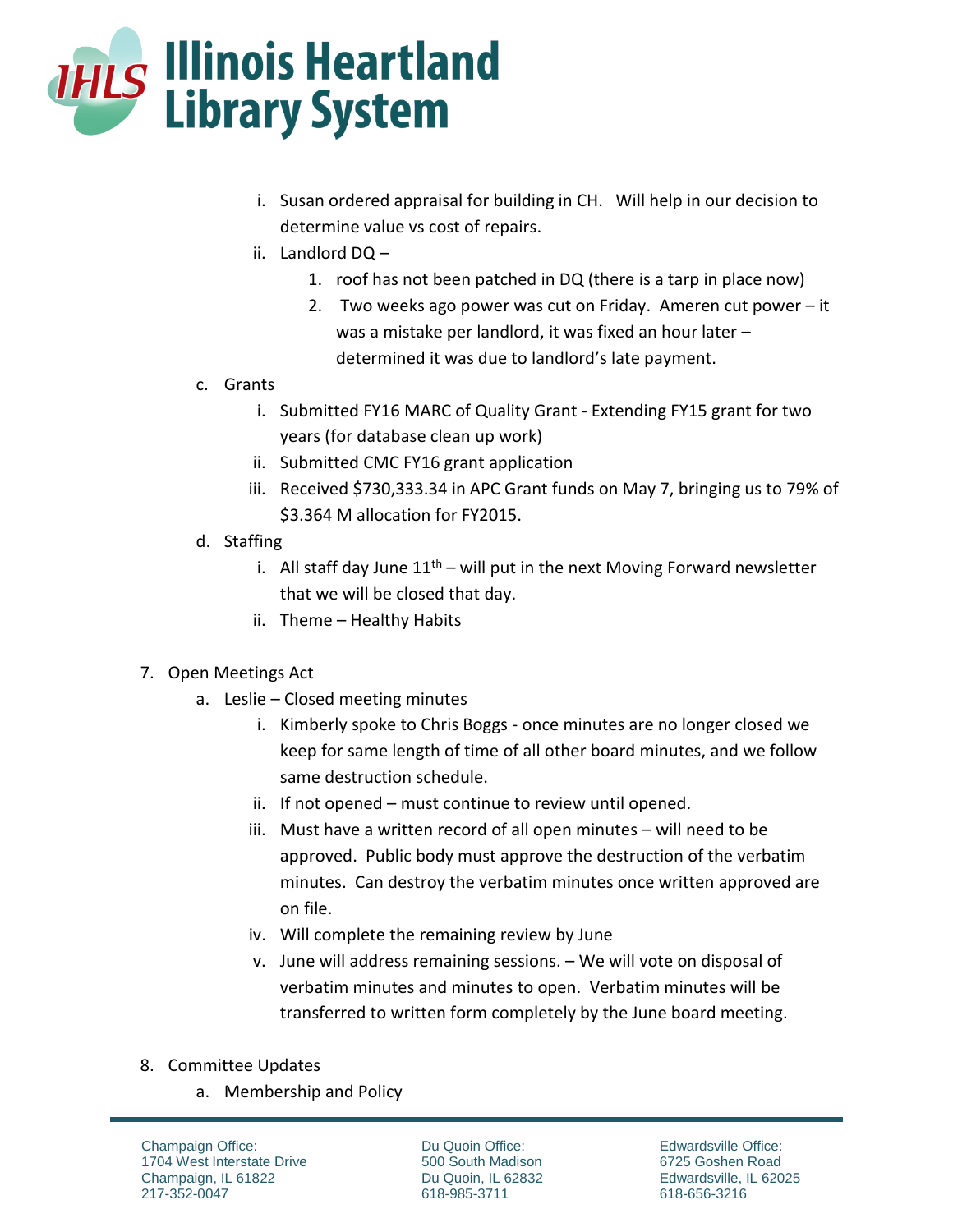

- i. Did not meet this month
- b. Finance
	- i. Meeting on  $21<sup>st</sup>$  will provide a verbal report
- c. Personnel
	- i. Met May  $7<sup>th</sup>$  and to date have received two directors evaluations. Will send a reminder to board.
	- ii. Proposed personnel changes will be brought to the board. Fairly minor changes. Will report to board. Minutes will be report for board in consent agenda.
- d. Facilities
	- i. No meeting
- e. Long Range Planning
	- i. Survey closed on May  $8<sup>th</sup>$ , and the report is being put together by the consultants. Will see a draft after Memorial Day.
	- ii. Report for meeting written report Nancy will provide.
- f. Nominating
	- i. Election is complete election will be certified this month.
- 9. Unfinished Business
	- a. 2015 Annual Meeting  $-50$ <sup>th</sup> Anniversary of Systems in Illinois  $-$  June 23rd
		- i. Reminder annual meeting at Champaign office.
		- ii. Board meeting starts at 5pm. Annual meeting starts at 4pm. Light hors d'oeuvres.
		- iii. Will invite new board members.
		- iv. Will invite staff at office location CH
		- v. Annual items will be approved/Counsel/Prevailing wage etc.
		- vi. Recognize board members that are leaving thank you.
	- b. All Systems Board Meeting May 12 Annual joint meeting
		- i. Nice meeting and lunch
		- ii. Enjoyed hearing Jesse White's four principles
- 10. New Business
	- a. Unserved Population in IHLS
		- i. Map shows unserved members in each area RAILS and IHLS
		- ii. RAILS 8% IHLS 25% unserved
		- iii. State wide library card is not very popular
			- 1. Many unserved can utilized library in their school district

Champaign Office: 1704 West Interstate Drive Champaign, IL 61822 217-352-0047

Du Quoin Office: 500 South Madison Du Quoin, IL 62832 618-985-3711

Edwardsville Office: 6725 Goshen Road Edwardsville, IL 62025 618-656-3216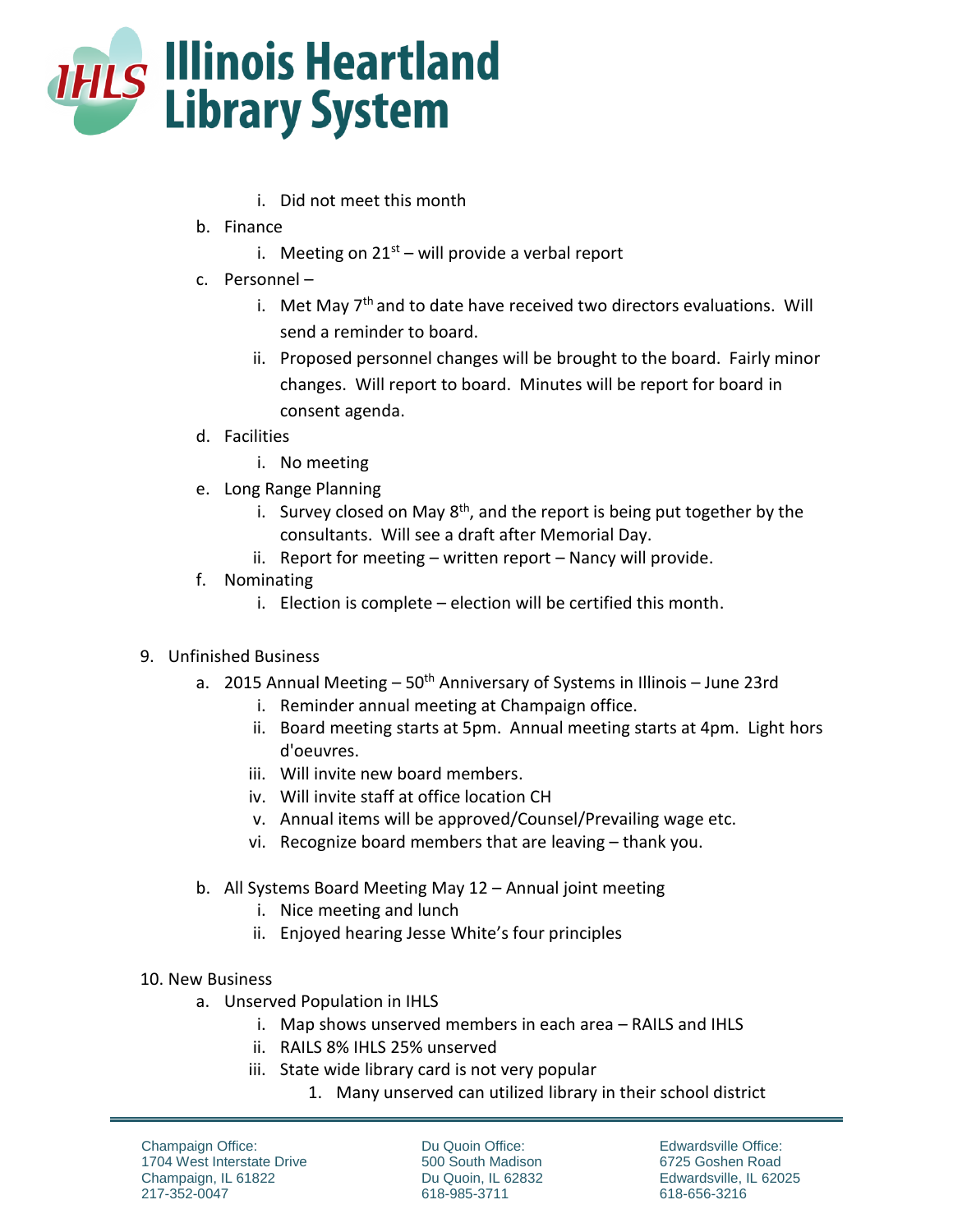

- 2. Library card nonresidents need a process on what price and when to provide.
- 3. Need to refocus our efforts to make our libraries stronger.
- b. IHLS Operations Committee
	- i. RAILS has a delivery committee its focus is delivery only.
	- ii. Will provide the board with more IHLS delivery information as a core service.
	- iii. Combine with Facilities and call it Operations to provide delivery information. Think about a permanent standing committee rather than an adhoc committee due to its importance.
	- iv. Start conversation at May meeting to see our direction.
- c. RAILS Membership Standards Process
	- i. RAILS Long Range Planning process determined they would look at membership standards
	- ii. It was determined that standards would need equal agreement with IHLS and RAILS before going forward.
	- iii. Dee Brennan understands that IHLS is not currently ready to move forward with this and it should not move forward without our members.
	- iv. Discussed direction in this process. Determining our official response. Will present a drafted letter at the next board meeting.
- d. Review May Board Agenda
	- i. Will have a written executive committee report
	- ii. Policy did not meet no report
	- iii. Personnel written report
	- iv. Financial report outside of consent agenda
	- v. Board election action item
	- vi. Long Range Planning will be written
	- vii. Finance will do verbal report.
	- viii. Personnel VG will give a verbal also to go over proposed changes under new business…reminder to fill out evaluation under verbal report.
	- ix. Unfinished business Open Meetings Act. Basic topic leave same. Will be an action item (review of closed session minutes) – will approve some of the minutes. Remainder in June
	- x. New business Employee Health Insurance Proposal Action plan represent no increase - Level Funding proposal is recommended.
	- xi. Personnel Code Update action item
	- xii. Online Auction Process for surplus materials